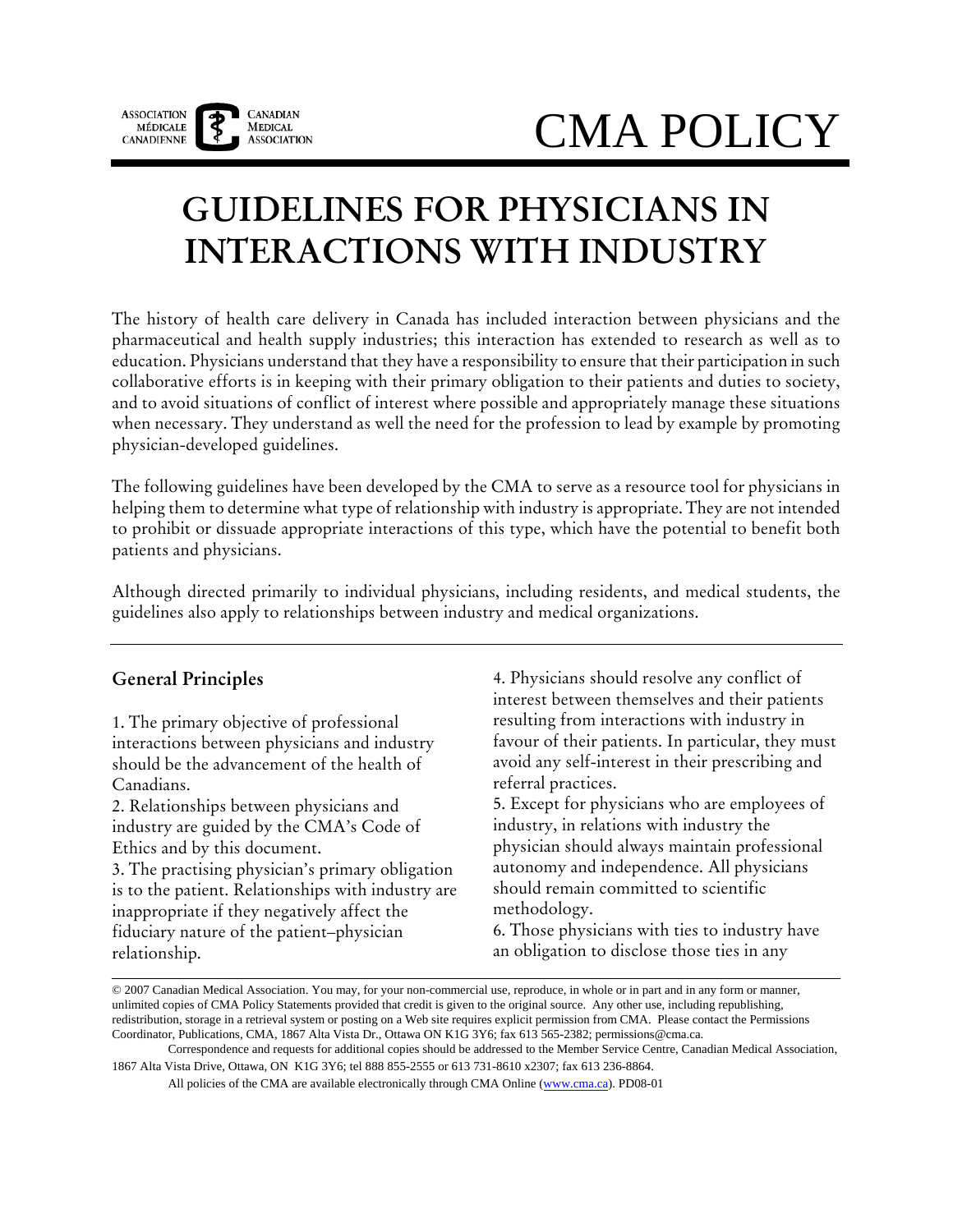situation where they could reasonably be perceived as having the potential to influence their judgment.

#### **Industry-Sponsored Research**

7. A prerequisite for physician participation in all research activities is that these activities are ethically defensible, socially responsible and scientifically valid. The physician's primary responsibility is the well-being of the patient. 8. The participation of physicians in industry sponsored research activities must always be preceded by formal approval of the project by an appropriate ethics review body. Such research must be conducted according to the appropriate current standards and procedures. 9. Patient enrolment and participation in research studies must occur only with the full, informed, competent and voluntary consent of the patient or his or her proxy, unless the research ethics board authorizes an exemption to the requirement for consent. In particular, the enrolling physician must inform the potential research subject, or proxy, about the purpose of the study, its source of funding, the nature and relative probability of harms and benefits, and the nature of the physician's participation and must advise prospective subjects that they have the right to decline to participate or to withdraw from the study at any time, without prejudice to their ongoing care. 10. The physician who enrolls a patient in a research study has an obligation to ensure the protection of the patient's privacy, in accordance with the provisions of applicable national or provincial legislation and CMA's Health Information Privacy Code*.* If this protection cannot be guaranteed, the physician must disclose this as part of the informed consent process.

11. Practising physicians should not participate in clinical trials unless the study will be registered prior to its commencement in a publicly accessible research registry. 12. Because of the potential to influence judgment, remuneration to physicians for

participating in research studies should not constitute enticement. It may cover reasonable time and expenses and should be approved by the relevant research ethics board. Research subjects must be informed if their physician will receive a fee for their participation and by whom the fee will be paid. 13. Finder's fees, whereby the sole activity performed by the physician is to submit the names of potential research subjects, should not be paid. Submission of patient information without their consent would be a breach of confidentiality. Physicians who meet with patients, discuss the study and obtain informed consent for submission of patient information may be remunerated for this activity. 14. Incremental costs (additional costs that are directly related to the research study) must not be paid by health care institutions or provincial or other insurance agencies regardless of whether these costs involve diagnostic procedures or patient services. Instead, they must be assumed by the industry sponsor or its agent.

15. When submitting articles to medical journals, physicians must state any relationship they have to companies providing funding for the studies or that make the products that are the subject of the study whether or not the journals require such disclosure. Funding sources for the study should also be disclosed. 16. Physicians should only be included as an author of a published article reporting the results of an industry sponsored trial if they have contributed substantively to the study or the composition of the article.

17. Physicians should not enter into agreements that limit their right to publish or disclose results of the study or report adverse events which occur during the course of the study. Reasonable limitations which do not endanger patient health or safety may be permissible.

#### **Industry-Sponsored Surveillance Studies**

18. Physicians should participate only in postmarketing surveillance studies that are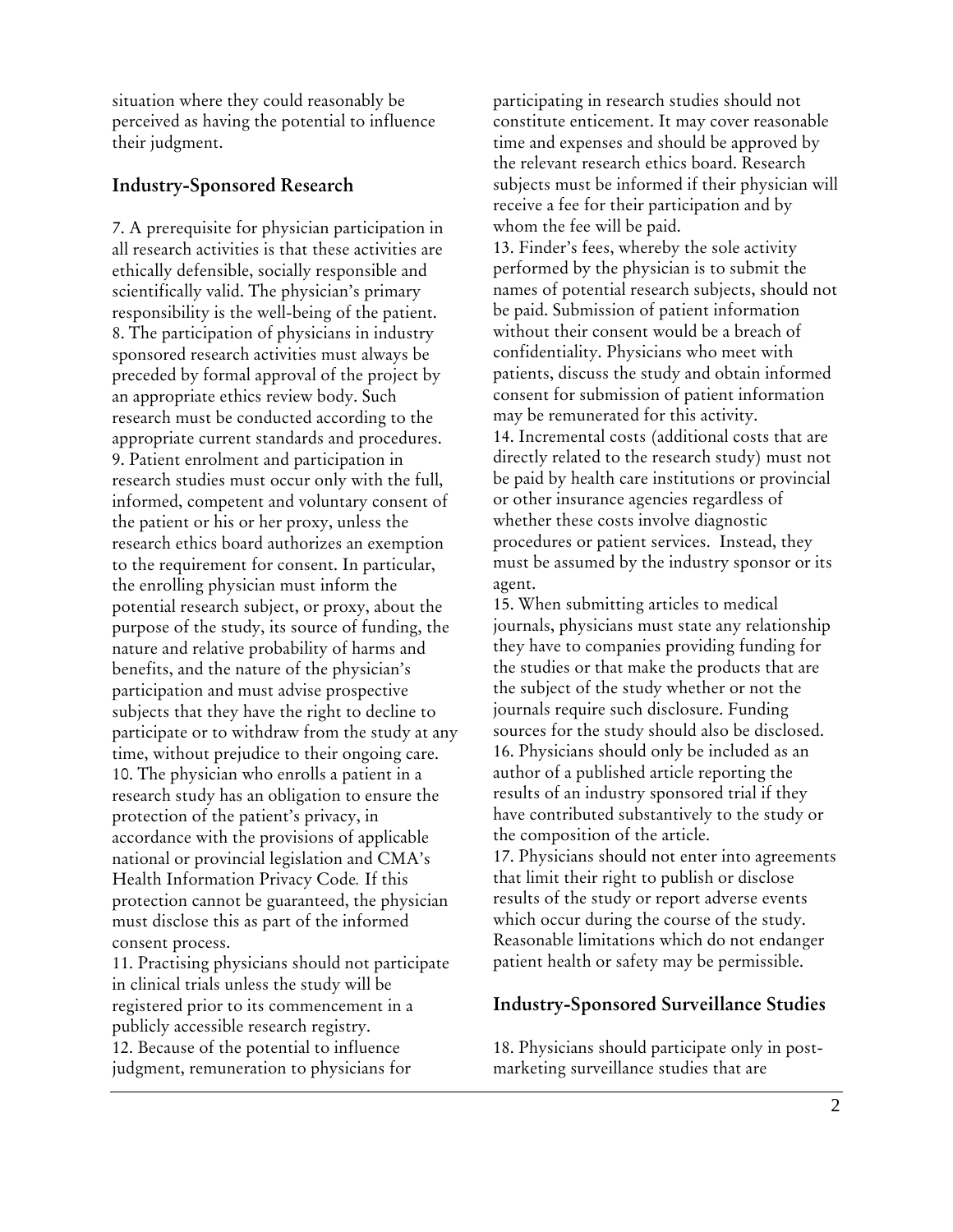scientifically appropriate for drugs or devices relevant to their area of practice and where the study may contribute substantially to knowledge about the drug or device. Studies that are clearly intended for marketing or other purposes should be avoided. 19. Such studies must be reviewed and approved by an appropriate research ethics board. The National Council on Ethics in Human Research is an additional source of advice. 20. The physician still has an obligation to report adverse events to the appropriate body or authority while participating in such a study.

### **Continuing Medical Education / Continuing Professional Development (CME/CPD)**

21. This section of the Guidelines is understood to address primarily medical education initiatives designed for practicing physicians. However, the same principles will also apply for educational events (such as noon-hour rounds and journal clubs) which are held as part of medical or residency training. 22. The primary purpose of CME/CPD activities is to address the educational needs of physicians and other health care providers in order to improve the health care of patients. Activities that are primarily promotional in nature, such as satellite symposia, should be identified as such to faculty and attendees and should not be considered as CME/CPD. 23. The ultimate decision on the organization, content and choice of CME/CPD activities for physicians shall be made by the physicianorganizers.

24. CME/CPD organizers and individual physician presenters are responsible for ensuring the scientific validity, objectivity and completeness of CME/CPD activities. Organizers and individual presenters must disclose to the participants at their CME/CPD events any financial affiliations with manufacturers of products mentioned at the event or with manufacturers of competing products. There should be a procedure available

to manage conflicts once they are disclosed. 25. The ultimate decision on funding arrangements for CME/CPD activities is the responsibility of the physician-organizers. Although the CME/CPD publicity and written materials may acknowledge the financial or other aid received, they must not identify the products of the company(ies) that fund the activities.

26. All funds from a commercial source should be in the form of an unrestricted educational grant payable to the institution or organization sponsoring the CME/CPD activity. 27. Industry representatives should not be members of CME content planning committees. They may be involved in providing logistical support.

28. Generic names should be used in addition to trade names in the course of CME/CPD activities.

29. Physicians should not engage in peer selling. Peer selling occurs when a pharmaceutical or medical device manufacturer or service provider engages a physician to conduct a seminar or similar event that focuses on its own products and is designed to enhance the sale of those products. This also applies to third party contracting on behalf of industry. This form of participation would reasonably be seen as being in contravention of the CMA's Code of Ethics, which prohibits endorsement of a specific product.

30. If specific products or services are mentioned, there should be a balanced presentation of the prevailing body of scientific information on the product or service and of reasonable, alternative treatment options. If unapproved uses of a product or service are discussed, presenters must inform the audience of this fact.

31. Negotiations for promotional displays at CME/CPD functions should not be influenced by industry sponsorship of the activity. Promotional displays should not be in the same room as the educational activity.

32. Travel and accommodation arrangements, social events and venues for industry sponsored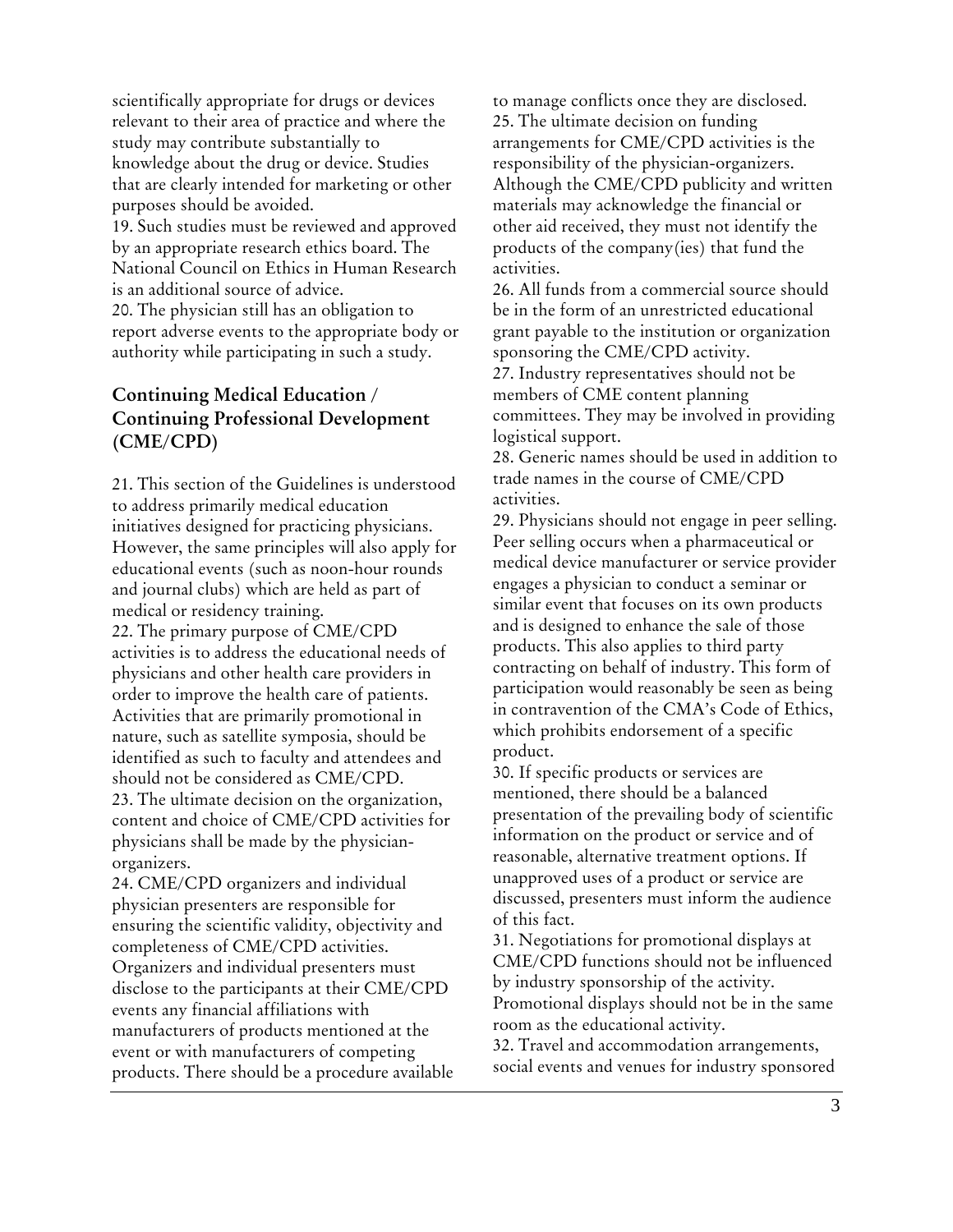CME/CPD activities should be in keeping with the arrangements that would normally be made without industry sponsorship. For example, the industry sponsor should not pay for travel or lodging costs or for other personal expenses of physicians attending a CME/CPD event. Subsidies for hospitality should not be accepted outside of modest meals or social events that are held as part of a conference or meeting. Hospitality and other arrangements should not be subsidized by sponsors for personal guests of attendees or faculty, including spouses or family members.

33. Faculty at CME/CPD events may accept reasonable honoraria and reimbursement for travel, lodging and meal expenses. All attendees at an event cannot be designated faculty. Faculty indicates a presenter who prepares and presents a substantive educational session in an area where they are a recognized expert or authority.

#### **Electronic Continuing Professional Development (eCPD)**

34. The same general principles which apply to "live, in person" CPD events, as outlined above, also apply to eCPD (or any other written curriculum-based CPD) modules. The term "eCPD" generally refers to accredited on-line or internet-based CPD content or modules. However, the following principles can also apply to any type of written curriculum based CPD.

35. Authors of eCPD modules are ultimately responsible for ensuring the content and validity of these modules and should ensure that they are both designed and delivered at arms' length of any industry sponsors.

36. Authors of eCPD modules should be physicians with a special expertise in the relevant clinical area and must declare any relationships with the sponsors of the module or any competing companies.

37. There should be no direct links to an industry or product website on any web page which contains eCPD material.

38. Information related to any activity carried out by the eCPD participant should only be collected, used, displayed or disseminated with the express informed consent of that participant.

39. The methodologies of studies cited in the eCPD module should be available to participants to allow them to evaluate the quality of the evidence discussed. Simply presenting abstracts that preclude the participant from evaluating the quality of evidence should be avoided. When the methods of cited studies are not available in the abstracts, they should be described in the body of the eCPD module.

40. If the content of eCPD modules is changed, re-accreditation is required.

#### **Advisory/Consultation Boards**

41. Physicians may be approached by industry representatives and asked to become members of advisory or consultation boards, or to serve as individual advisors or consultants. Physicians should be mindful of the potential for this relationship to influence their clinical decision making. While there is a legitimate role for physicians to play in these capacities, the following principles should be observed: A. The exact deliverables of the arrangement should be clearly set out and put in writing in the form of a contractual agreement. The purpose of the arrangement should be exclusively for the physician to impart specialized medical knowledge that could not otherwise be acquired by the hiring company, and should not include any promotional or educational activities on the part of the company itself.

B. Remuneration of the physician should be reasonable and take into account the extent and complexity of the physician's involvement. C. Whenever possible, meetings should be held in the geographic locale of the physician or as part of a meeting which he/she would normally attend. When these arrangements are not feasible, basic travel and accommodation